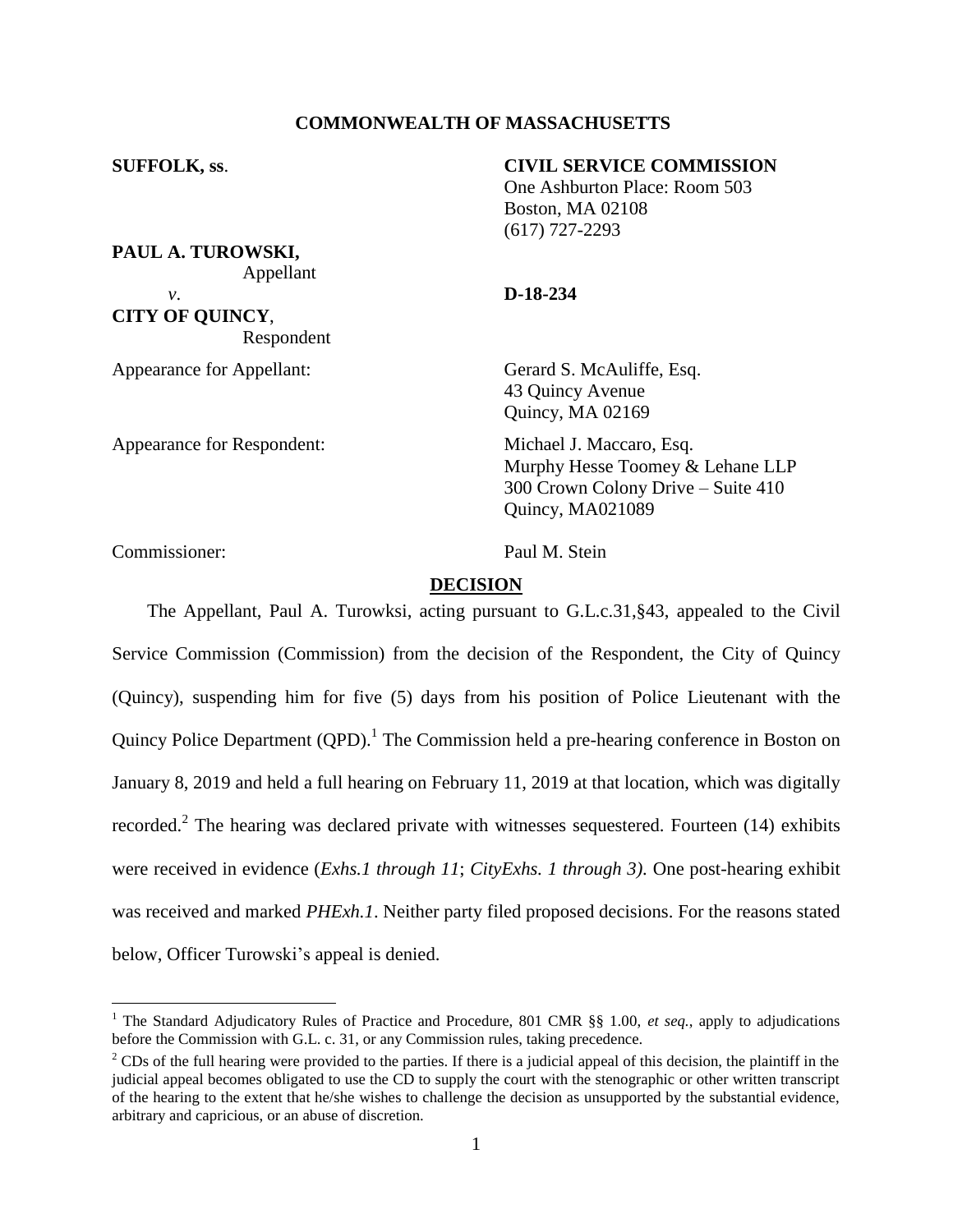### **FINDINGS OF FACT**

Based on the Exhibits entered into evidence and the testimony of the following witnesses: *Called by Quincy*:

- **OPD Police Sergeant Jennifer Tapper**
- QPD Police Captain John Dougan
- QPD Police Chief Paul Keenan

*Called by the Appellant:*

QPD Officer Paul A. Turowski, Appellant

and taking administrative notice of all matters filed in the case, pertinent law and reasonable inferences from the credible evidence, a preponderance of evidence establishes these facts:

1. The Appellant, Paul A. Turowski, has over thirty-six year of tenured service as a sworn member of the QPD. He held the the rank of Lieutenant since 2012 and at the time of this appeal was a Last Half (midnight - 11:30 pm-7:00am) shift commander. (*Testimony of Appellant*)

2. In 2003, then Sergeant Turowski received a five (5) day suspension for violating the QPD

Conduct Regulations concerning Civility and Insubordination. His only other discipline, prior to the incident that gave rise to this present appeal, were two written reprimands, one in 2000, also when he was a Sergeant, for failing to obey a lawful order, and one as a Lieutenant in 2012 for sick time abuse. (*CityExhs.1 through 3*)

3. Lt. Turowski has a long history of serious medical issues, going back at least to 2012, which flared up again in the middle of 2018, causing him to take regular, intermittent sick leave that summer, for which he routinely submitted the required medical documentation. (*Exh.8; Testimony of Appellant*)

4. On September 4, 2018, Lt. Turowksi worked a paid detail at the polls for Primary Election Day. (*Exh. 1; Testimony of Appellant & Chief Keenan*)

5. The election detail is a desired assignment and officers must successfully bid for the assignment. In addition, the QPD is subject to a so-called "16-hour rule" (meant to prohibit an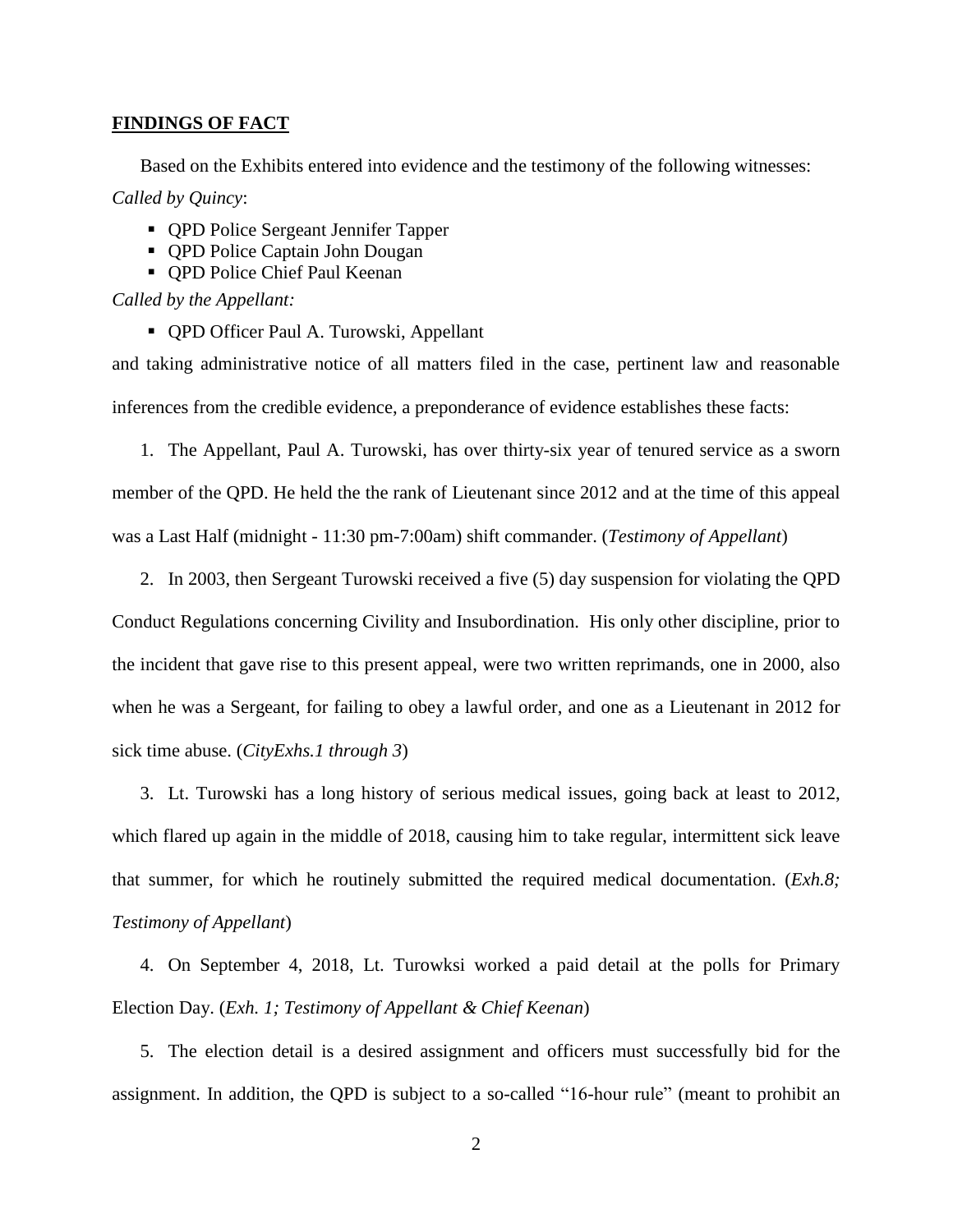officer from fatigue by working more than 16 hours in a 24 hour period without an eight (8) hour rest period). Under this rule, Lt. Turowski knew he would not be eligible to work that detail and also work his regular night shift at 11:30 pm following the completion of his election detail assignment. (*Exhs. 1 6, 7 & 9, Testimony of Appellant & Chief Keenan*)

6. Lt. Turowski understood that he was eligible to bid for and perform the September 4, 2018 election detail duty because, based on past practice, he had previously scheduled a medical appointment on September 5, 2018, planned to return home and take a sick day after the detail to rest up before the appointment and, thus, knew he would not be working the Sept 4/Sept 5 night shift; thus, he would not be violating the "16 hour rule." (*Exhs 1 & 8; Testimony of Appellant*)

7. As planned, upon completing the election-day detail, Lt. Turowksi went home, attended his medical appointment on September 5, 2018 and next reported for duty for the Sept 5/Sept 6 midnight shift. (*Exh. 8; Testimony of Appellant*)

8. Immediately after completion of his shift, shortly after 7:00 am on September 6, 2018, as was his usual practice, Lt. Turowski went to see Captain Dougan, the QPD Executive Officer, with the intent of delivering the medical leave documentation covering the prior midnight shift and obtaining a copy of the "stamped" document for his own records. (*Testimony of Appellant & Capt. Dougan*) 3

9. Lt. Turowksi walked upstairs to Capt. Dougan's office and saw him seated at his desk. Also present in the office was Chief Keenan, who just completed a work-out and was still in gym attire, seated in a chair to the left of Capt. Dougan's desk. Also present was Sgt. Jennifer Tapper, of the Professional Standards Unit, seated in another chair in front of Capt. Dougan's desk. (*Exh. 11; Testimony of Appellant, Chief Keenan, Capt. Dougan and Sgt. Tapper*)

 $\overline{a}$ 

 $3$  QPD procedure required that officers promptly deliver a sick note documenting the absence by bringing it to the Chief Keenan's secretary who stamps it and forwards it for processing. As the secretary does not arrive until 9:00 am, however, some officers, including Lt. Turowski, preferred to bring the note to Capt. Dougan, who would stamp it and provide a copy to the officer, if requested. (*Testimony of Appellant, Capt. Dougan & Sgt. Tapper*)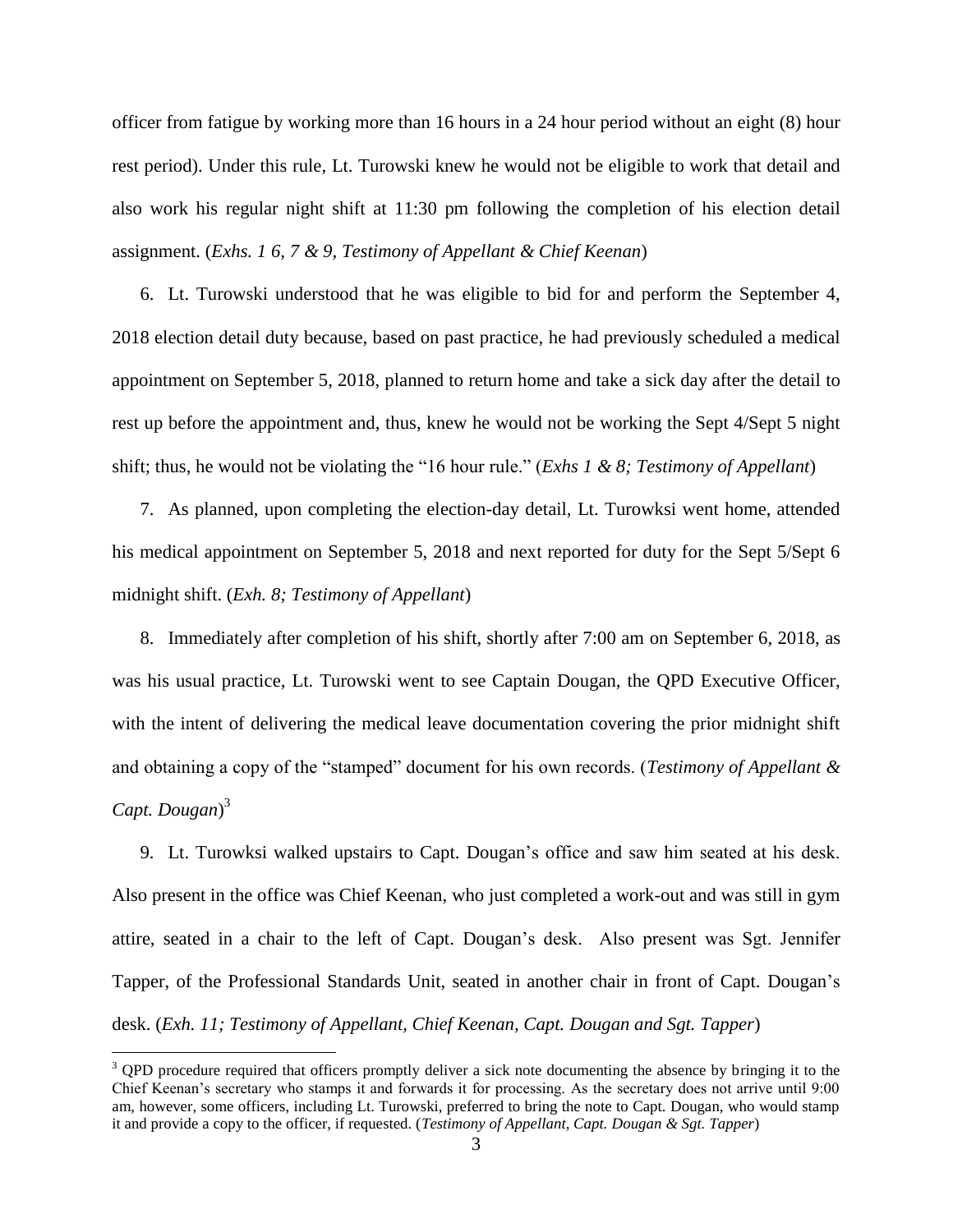10. Before Capt. Dougan could respond to Lt. Turowski, Chief Keenan (who regularly reviews the detail and attendance records) asked Lt. Turowski "why he worked the election detail when he was not eligible", implying that, because he had been assigned to work the midnight shift that same night, he would be violating the "16-hour rule" by doing both. (*Exhs. 1, 2, 5 through 8; Testimony of Appellant, Chief Keenan, Capt. Dougan & Sgt. Tapper*)

11. Lt. Turwoski responded that he was eligible, and Chief Keenan repeated that Lt. Turwoski was not eligible. Lt. Turwoski then explained that he had a scheduled medical appointment and knew that he would be taking a sick day and not working the Sept4/Sept 5 midnight shift, to which Chief Keenan replied that he could not do that. (*Exhs. 1, 2, 5 through 8; Testimony of Appellant, Chief Keenan, Capt. Dougan & Sgt. Tapper*)

12. Lt. Turowski became upset and complained that he was being picked on and harassed because of his medical condition, which he believed was not the first time Chief Keenan had done so.<sup>4</sup> Lt. Turwoski then told Chief Keenan "I did not go through three [life-threatening medical crises] to take" this harassment. (*Exhs. 5 through 8; Testimony of Appellant; Chief Keenan & Capt. Dougan*)

13. At this point, Chief Keenan told Lt. Turowski to leave and get his note stamped. Lt. Turowski did not move. Chief Keenan rose from his chair, approached Lt. Turowski and repeated that he was ordering Lt. Turowski to leave. When Lt. Turowski still did not comply, Chief Keenan repeated the order on pain of suspension for non-compliance. (*Exhs. 5 through 8; Testimony of Chief Keenan. Capt. Dougan & Sgt. Tapper*)

14. After observing how the situation had escalated, Capt. Dougan, got up from his desk, told Lt. Turowski to "take it into the hall", at which point, he and Lt. Turowski proceeded to leave the

 $\overline{a}$ 

<sup>4</sup> Chief Keenan was the Chief who issued Lt. Turowski's written reprimand in 2012 for sick time abuse. (*CityExh.3*)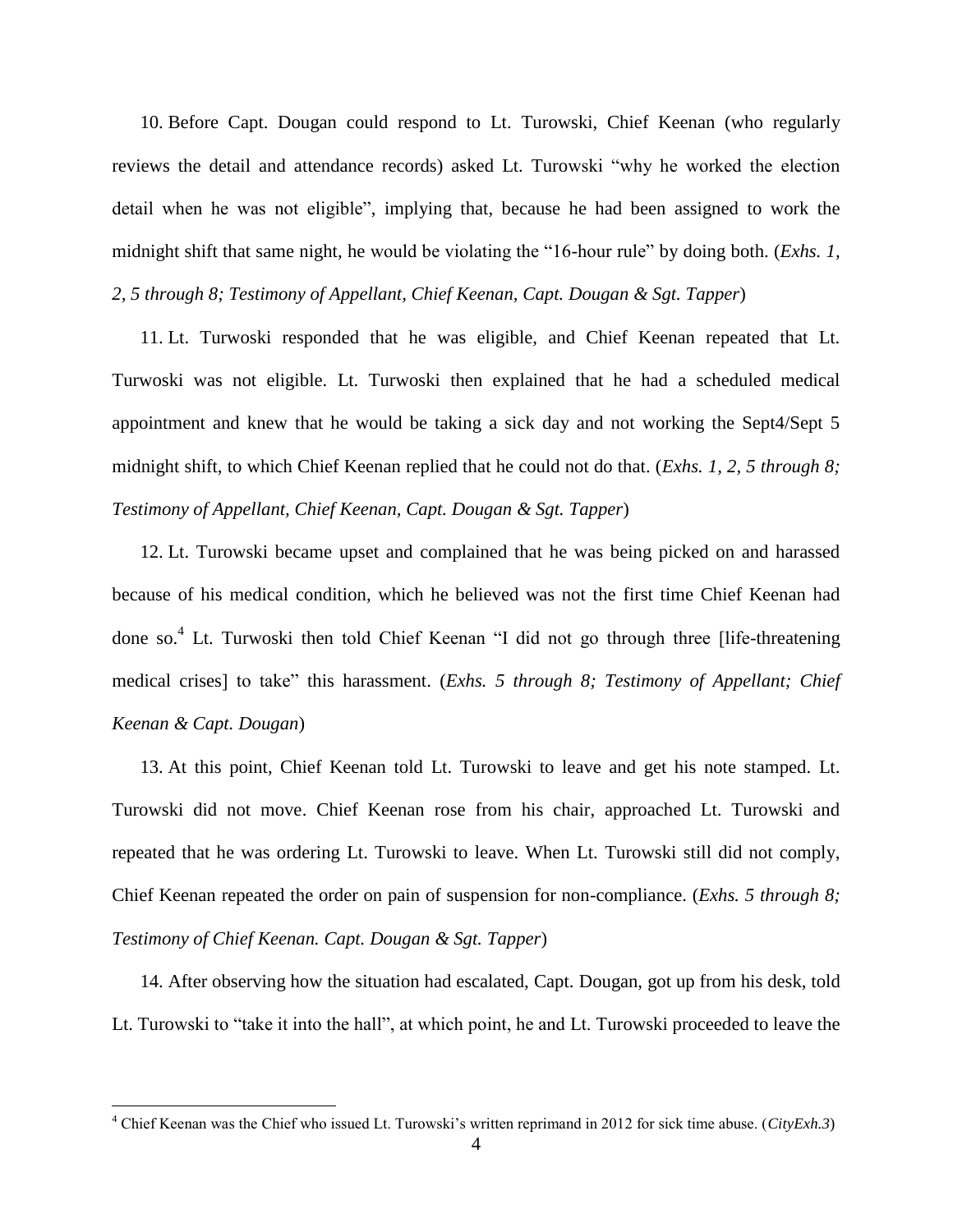office and head to the secretary's office where Capt. Dougan stamped the sick note as Lt. Turowski requested. (*Exhs. 5 through 8; Testimony of Appellant & Capt. Dougan*)

15. Even after leaving Capt. Dougan's office, Lt. Turowski had not calmed down, admitting that he was still "infuriated." At some point while Capt. Dougan was attending to the sick note, Lt. Turwoski returned to Capt. Dougan's and, while standing at the door, again addressed Chief Keenan. (*Exhs. 5 through 8 & 11; Testimony of Appellant*)

16. On September 7, 2018, Lt. Turowski sent an e-mail complaint to the night patrol Captain, Greg Goyette, entitled "Work Place Harassment, Chief Keenan/Capt. Dougan. 9-6-18." The complaint outlined Lt. Turowski's version of the confrontation with Chief Keenan as well as recited how Lt. Turowski believed this encounter was part of a pattern of workplace harassment directed against him in the past. (*Exh. 8*)

17. On September 6, 2018, on Capt. Dougan's order, Lt. Turowski submitted a "To/From" report to Capt. Goyette containing an explanation for why he understood he was eligble to work the election-day detail and reiterating his claims of workplace harassment. (*Exh. 6*)

18. On September 12, 2018, after reviewing Lt. Turowski's report to Capt. Goyette, Capt. Dougan prepared a report of the September 6, 2018 encounter. His report concluded that "it is clear that [Lt. Turowski] does not understand that he was ineligible to work the [election-day] detail" and that Lt. Turowski's conduct on September 6, 2018 violated QPD General Order 91- 18 (Conduct Regulations, Section 4.1 (Duty to Obey), Section 4.3 (Civility) and Section 4.9 Insubordination. Capt. Dougan's report did not cite Lt. Turowski for any violation of the "16 hour rule", General Order 16-03 (Detail Regulations) or for any sick leave abuse or other infraction attributable to Lt. Turowski taking sick leave from work on the Sept.4/Sept 5 midnight shift. (Exhs. *7, 9 & 10; Testimony of Capt. Dougan*)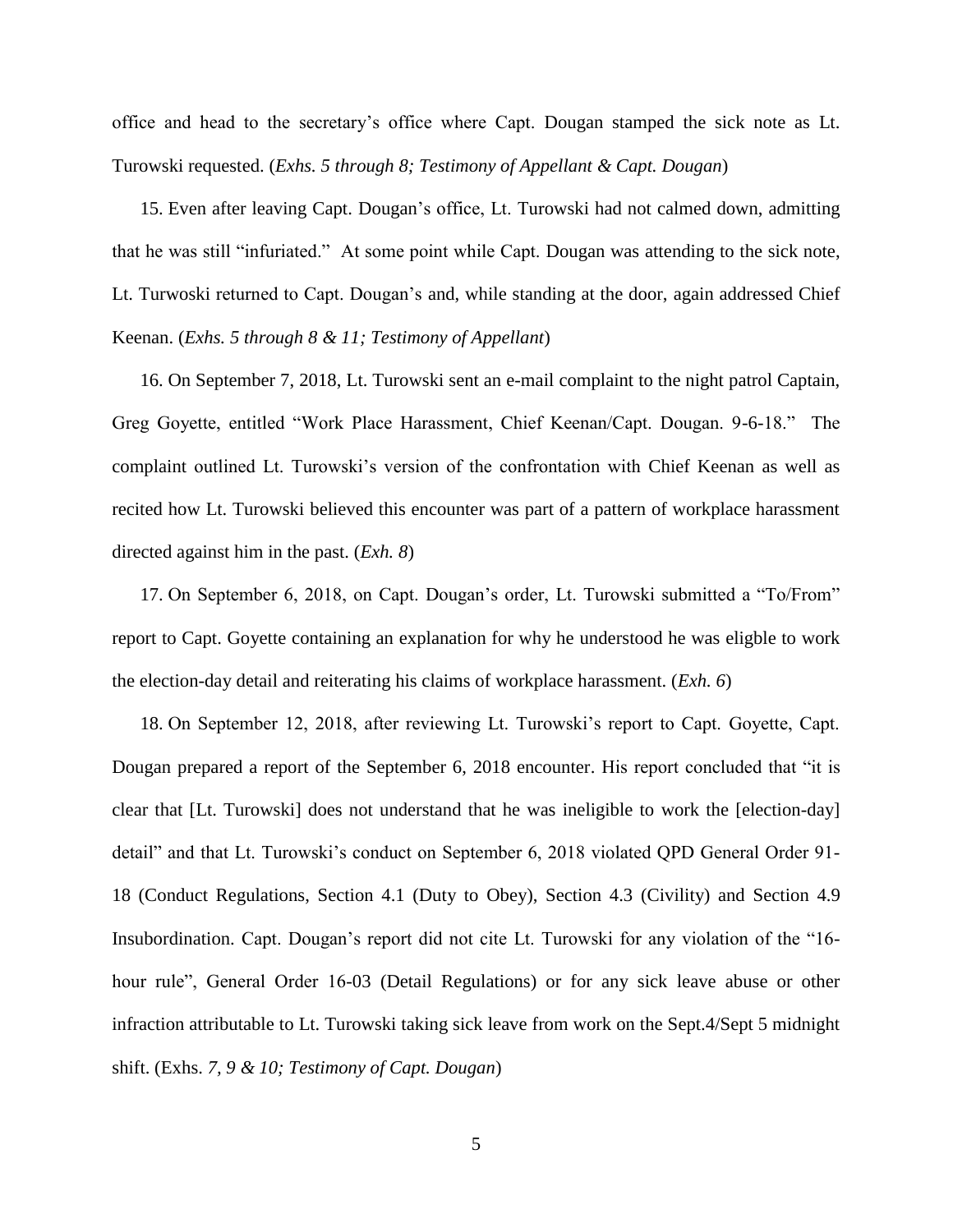19. By "To/From" dated September 25, 2018, Chief Keenan concurred with the Capt. Dougan's conclusions, finding Lt. Turowski had violated the QPD's Conduct Regulations 4.1, 4.3 and 4.9, based on Lt. Turowski's "verbal tirade" in Capt. Dougan's office on September 6, 2018 and his refusal to obey "two (2) direct orders to leave the office." The memo also stated that Chief Keenan was requesting a further review by the Mayor of Quincy "or possible further disciplinary action up to and including termination". Chief Keenan forward that request to Quincy Mayor Thomas Koch on October 29, 2018. (*Exhs. 2 & 5; Testimony of Chief Keenan)*

20. On November 9, 2018, a Hearing Officer appointed by Mayor Koch conducted a hearing on the five (5) day suspension imposed by Chief Keenan and the Chief's request for consideration of further discipline. (*Exh. 1*)

21. By letter dated November 15, 2018, the Hearing Officer submitted her report to Mayor Koch, finding that "respect and civility are vital components to the successful running of a police department", that Lt. Turowski's "actions to the contrary" during the September 6, 2018 incident in Capt. Dougan's office justified the five-day suspension, but recommended that no further discipline be imposed. (*Exh. 1*)

22. By letter dated November 20, 2018, Mayor Koch accepted the Hearing Officer's recommendations, upheld the five-day suspension and ordered that "no further disciplinary action will be taken at this time." (*Exh. 1*)

23. This appeal duly ensued. (*Claim of Appeal*)

### **APPLICABLE LEGAL STANDARD**

G.L.c.31,§41-45 requires that discipline of a tenured member may be imposed only for "just cause" after due notice, hearing (which must occur prior to discipline for any suspension from the payroll for five days or less) and a written notice of decision that states "fully and specifically the reasons therefore." G.L.c.31,§41. An employee aggrieved by that decision may appeal to the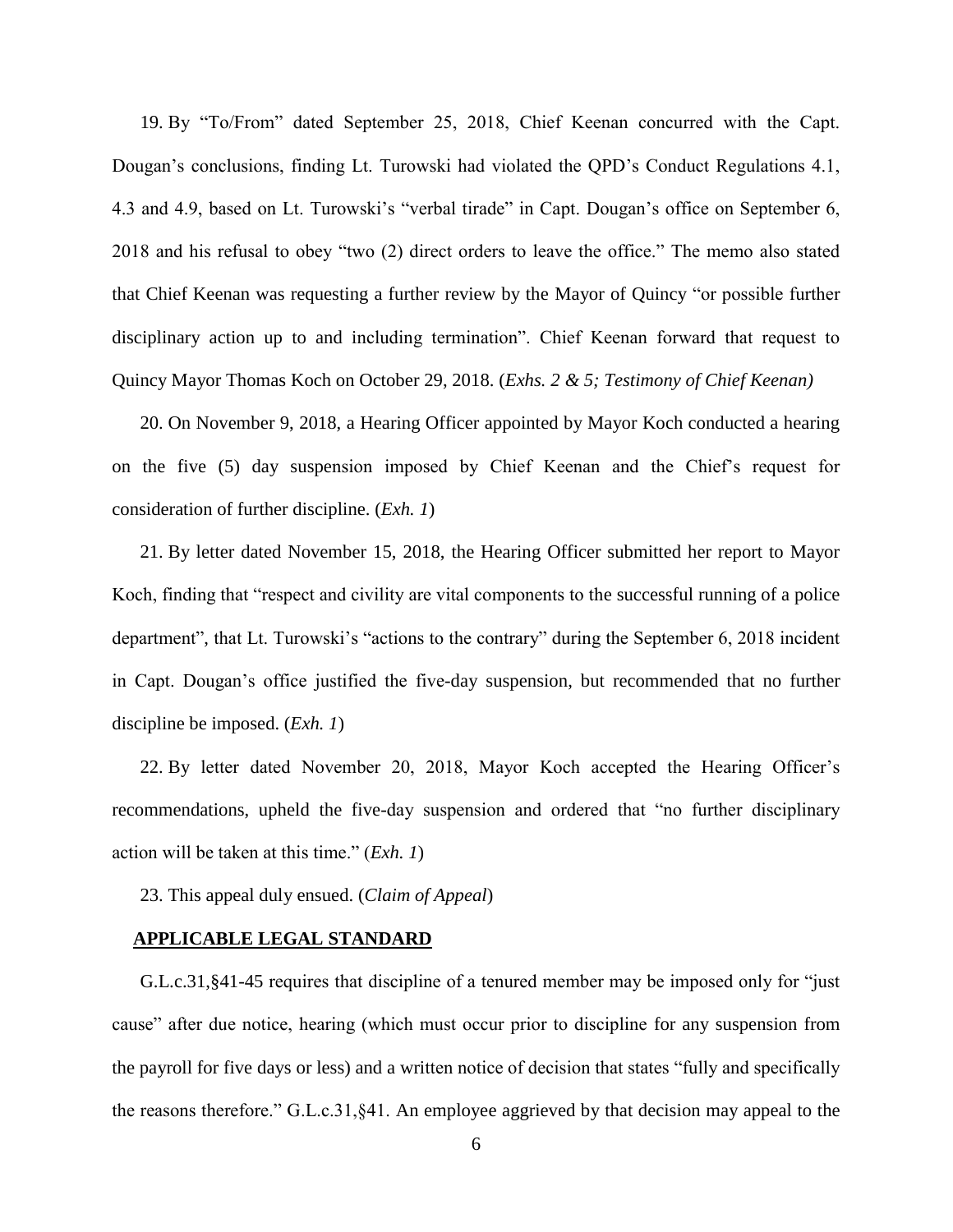Commission, pursuant to G.L.c.31,§43, for de novo review by the Commission "for the purpose of finding the facts anew." Town of Falmouth v. Civil Service Comm'n, 447 Mass. 814, 823 (2006) and cases cited.

The Commission determines justification for discipline by inquiring, "whether the employee has been guilty of substantial misconduct which adversely affects the public interest by impairing the efficiency of public service." School Comm. v. Civil Service Comm'n, 43 Mass.App.Ct. 486, 488, rev.den., 426 Mass. 1104 (1997); Murray v. Second Dist. Ct., 389 Mass. 508, 514 (1983) The Commission is guided by "the principle of uniformity and the 'equitable treatment of similarly situated individuals' [both within and across different appointing authorities]" as well as the "underlying purpose of the civil service system 'to guard against political considerations, favoritism and bias in governmental employment decisions.' " Town of Falmouth v. Civil Service Comm'n, 447 Mass. 814, 823 (2006) and cases cited. It is also a basic tenet of "merit principles" which govern civil service law that discipline must be remedial, not punitive, designed to "correct inadequate performance" and "separating employees whose inadequate performance cannot be corrected." G.L. c.31,§1.

The Commission also must take into account the special obligations the law imposes upon police officers, who carry a badge and a gun and all of the authority that accompanies them, and which requires police officers to comport themselves in an exemplary fashion, especially when it comes to exhibiting self-control and to adhere to the law, both on and off duty. "[P]olice officers voluntarily undertake to adhere to a higher standard of conduct . . . . Police officers must comport themselves in accordance with the laws that they are sworn to enforce and behave in a manner that brings honor and respect for rather than public distrust of law enforcement personnel. . . . they implicitly agree that they will not engage in conduct which calls into question their ability and fitness to perform their official responsibilities." Attorney General v. McHatton,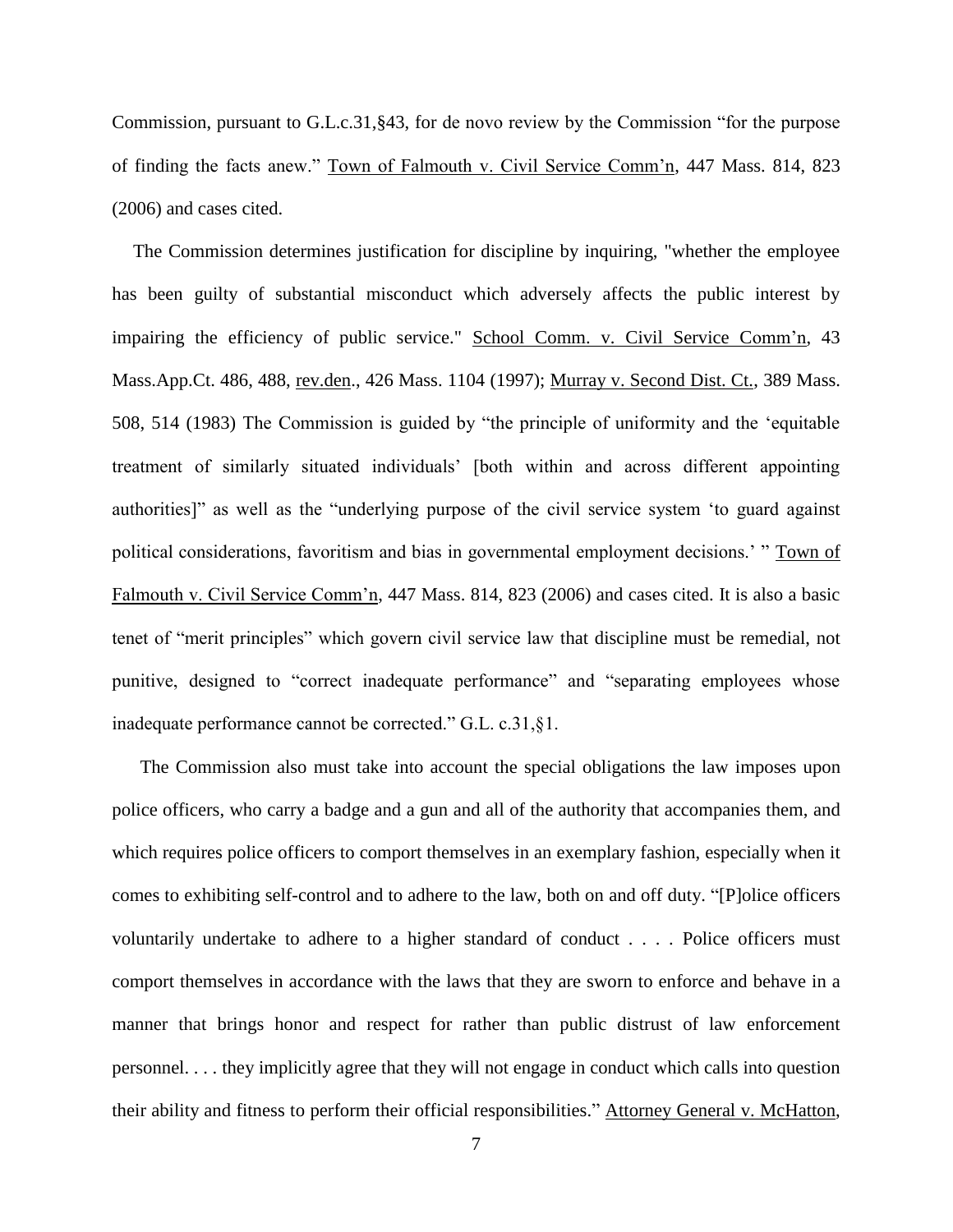428 Mass. 790, 793-74 (1999) and cases cited. See also Falmouth v. Civil Service Comm'n, 61 Mass.App.Ct. 796, 801-802 (2004); Police Commissioner v. Civil Service Comm'n, 39 Mass.App.Ct. 894, 601-602 (1996); McIsaac v. Civil Service Comm'n, 38 Mass.App.Ct. 473, 475-76 (1995); Police Commissioner v. Civil Service Comm'n, 22 Mass.App.Ct. 364, 371, rev.den. 398 Mass. 1103 (1986) See also Spargo v. Civil Service Comm'n, 50 Mass.App.Ct. 1106 (2000), rev.den., 433 Mass. 1102 (2001).

#### **ANALYSIS**

Quincy had just cause to discipline Lt. Turowski for his disrespectful and insubordinate behavior toward Chief Keenan on September 6, 2018. The Hearing Officer's conclusion that a five-day suspension was warranted for Lt. Turowksi's failure to meet his obligation to comply with these "vital components to the successful running of a police department", and to impose no further discipline, demonstrate the type of measured, appropriate remedial discipline that basic merit principles of civil service law require.

As a ranking officer with over thirty years of service, Lt. Turwoski should serve as an example of the standard of conduct required of all QPD officers. His outburst against Chief Kennan, in the presence of another superior officer and a subordinate, during which he admitted to using highly offensive language, cannot be condoned. His lack of self-control was not limited to one isolated outburst, but continued for some minutes. Even after leaving the office, Lt. Turwoski returned to repeat his earlier statements and then, by his own admission, uttered what may have been his most offensive remark.

I have not overlooked the fact that Lt. Turowski has faced more than his fair share of challenges in his personal life. However, this appeal concerns a lapse in judgment and failure to perform the essential duties of a police officer, i.e., to follow orders and maintain civility and self-control at all times. An appointing authority does not violate basic merit principles when it